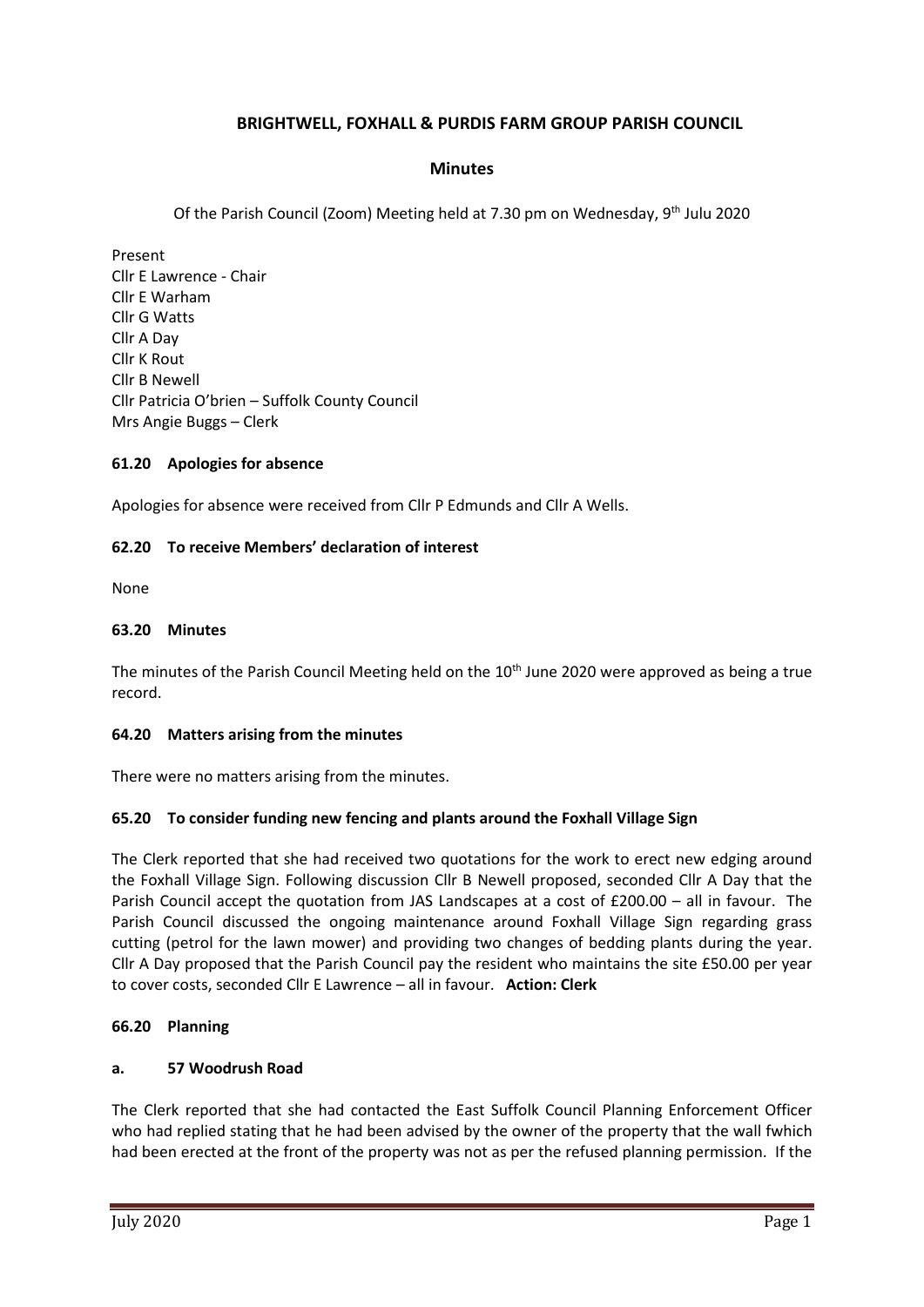Parish Council are still concerned about the height of fencing to notify the Planning Enforcement Officer.

## **b. Conservatory Three Rivers Business Park**

The Clerk reported that she had contacted East Suffolk Council Enforcement Officer regarding the erection of the conservatory and that this was being investigated. **Action: Clerk**

## **c. General**

DC/10/4875/FUL Brightwell Wood Brightwell Street Brightwell Creation of bike park with associated facilities, infrastructure and landscaping; management compound including 3 static caravans; enlargement of fishing pond and the erection of 10 glamping units

Cllr G Watts reported that a Planning Committee Meeting had been held concerning the Planning Application which had been approved.

## **67.20 To discuss the VAS equipment**

Cllr A Day reported that he had now received the VAS equipment from Alex Finch. It was agreed that the Clerk should investigate whether any resident in Bucklesham Road would be prepared to manage the equipment and report back to the Parish Council on a regular basis. It was agreed to defer this item until the next meeting. **Action: Clerk**

## **68.20 To discuss the installation of dog bins Elmham Drive**

Cllr A Day reported that he had been approached by a resident to Elmham Drive requesting the Parish Council to install a dog bin in Elmham Drive. The resident had installed their own bin which they empty but apparently this is always full. Although Elmham Drive is a private road it is also a Public Right of Way. Following discussion, it was proposed by Cllr A Day that the Parish Council purchase a dog bin to be installed in Elmham Drive, seconded Cllr G Watts – all in favour. **Action: Clerk**

## **69.20 Straight Road Improvements**

Cllr A Day reported that it has taken a considerable amount of time to obtain an estimate from Suffolk County Council Highways for carrying out the Feasibility Report on Straight Road Foxhall – passing places.

The Professional Services Estimate is £3,646.44 which is to assess the road layout, identify where formalised passing places could be located and provide indicative layout plans. It was noted that this is an estimate and that the actual costs may be higher or lower. This is a base cost. If the Parish Council fund the scheme an 18% on-cost is also applied. If Cllr Patricia O'brien's budget is used for the work this cost is not applied.

Cllr Patricia O'brien said that she would allocate a £1,000 out of her Locality Budget towards the cost and would contact the David Chenery Highways Manager to find out whether this would enable the 18% to be waived.

Cllr A Day stated that we now have an estimate and if the Parish Council decides to go ahead with the scheme they need to be provided with a clear plan from Highways.